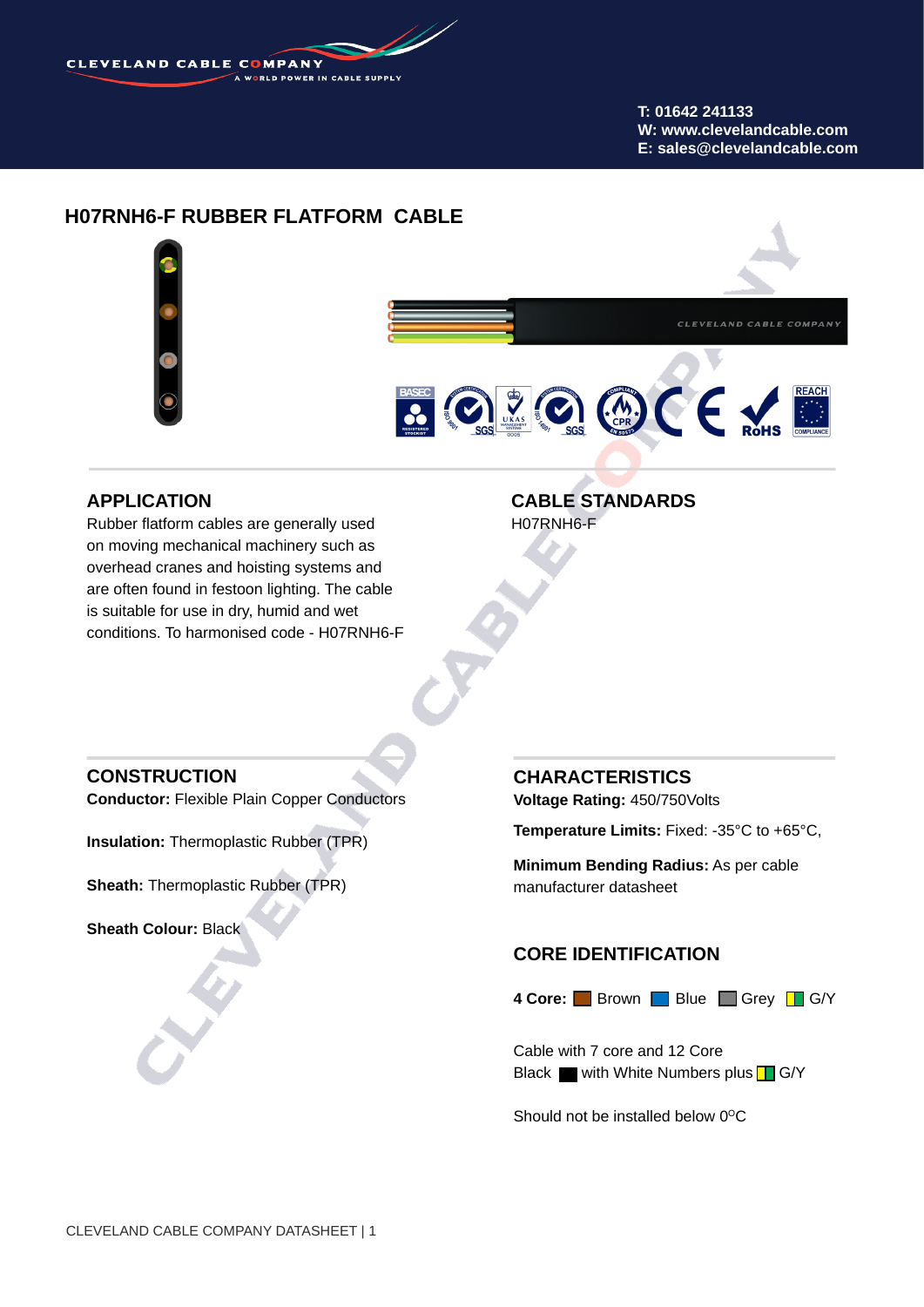<u>S</u> CLEVELAND CABLE COMPANY A WORLD POWER IN CABLE SUPPLY

#### **T: 01642 241133 W: www.clevelandcable.com E: sales@clevelandcable.com**

# **H07RNH6-F RUBBER FLATFORM CABLE - DIMENSIONS**

| <b>CCC CODE</b>    | <b>CONDUCTOR SIZE</b><br>(mm <sup>2</sup> ) | <b>STRANDING</b><br>(MM) | <b>NO OF CORES</b> | <b>WEIGHT</b><br>(Kg/Km) | <b>OVERALL</b><br><b>DIMENSIONS</b><br>(mm) | <b>MAX RATINGS</b><br>(amps) |
|--------------------|---------------------------------------------|--------------------------|--------------------|--------------------------|---------------------------------------------|------------------------------|
| FLAT4X1/5R         | 1.5                                         | 30/0.25                  | $\overline{4}$     | 110                      | 17.01 X 5.00                                | 22                           |
| <b>FLAT12X1/5R</b> | 1.5                                         | 30/0.25                  | 12                 | 320                      | 46.93 X 8.87                                | 12                           |
| FLAT4X2/5R         | 2.5                                         | 50/0.25                  | $\overline{4}$     | 170                      | 19.98 X 7.43                                | 30                           |
| FLAT7X2/5R         | 2.5                                         | 50/0.25                  | $\overline{7}$     | 300                      | 38.11 X 10.74                               | 20                           |
| <b>FLAT12X2/5R</b> | 2.5                                         | 50/0.25                  | 12                 | 490                      | 53.93 X 8.88                                | 20                           |
| FLAT4X4R           | 4                                           | 56/0.30                  | 4                  | 250                      | 23.05 X 8.63                                | 40                           |
| FLAT4X6R           | 6                                           | 84/0.30                  | 4                  | 330                      | 28.55 X 9.56                                | 52                           |
| FLAT4X10R          | 10                                          | 80/0.40                  | $\overline{4}$     | 550                      | 31.85 X 10.66                               | 70                           |
| FLAT4X16R          | 16                                          | 126/0.40                 | $\overline{4}$     | 800                      | 38.77 X 13.51                               | 95                           |
| FLAT4X25R          | 25                                          | 196/0.40                 | 4                  | 1350                     | 49.10 X 11.00                               | 127                          |
| FLAT4X35R          | 35                                          | 276/0.40                 | 4                  | 180                      | 55.20 X 15.01                               | 157                          |
| FLAT4X50R          | 50                                          | 396/0.40                 | $\overline{4}$     | 2400                     | 63.10 X 17.20                               | 190                          |
| FLAT4X70R          | 70                                          | 360/0.50                 | 4                  | 3250                     | 71.10 X 19.01                               | 242                          |
|                    |                                             |                          |                    |                          |                                             |                              |

# **H07RNH6-F RUBBER FLATFORM CABLE- CURRENT CARRYING (AMPERES)**

|                                                   | <b>60°C CONDUCTOR</b><br><b>OPERATING</b><br><b>TEMPERATURE</b>       |                                |                                | <b>85°C CONDUCTOR</b><br><b>OPERATING</b><br><b>TEMPERATURE</b>                 |                                         |  |
|---------------------------------------------------|-----------------------------------------------------------------------|--------------------------------|--------------------------------|---------------------------------------------------------------------------------|-----------------------------------------|--|
| <b>CONDUCTOR CROSS -</b><br><b>SECTIONAL AREA</b> |                                                                       |                                | THREE-PHASE AC                 | SINGLE-PHASE AC OR DC                                                           |                                         |  |
| MM <sup>2</sup>                                   | 2 CORE CABLE WITH OR<br><b>WITHOUT PROTECTIVE</b><br><b>CONDUCTOR</b> | 2 SINGLE CORE<br><b>CABLES</b> | 3, 4 OR 5<br><b>CORE CABLE</b> | 2 CORE<br><b>CABLE WITH OR</b><br><b>WITHOUT PROTECTIVE</b><br><b>CONDUCTOR</b> | 2 SINGLE CORE<br><b>CABLES TOUCHING</b> |  |
| $\mathbf{1}$                                      | $\overline{2}$                                                        | 3                              | 4                              | 5                                                                               | 6                                       |  |
| (MM <sup>2</sup> )                                | (A)                                                                   | (A)                            | (A)                            | (A)                                                                             | (A)                                     |  |
| $1*$                                              | 10                                                                    | $\overline{\phantom{a}}$       | 10                             | $\sim$                                                                          | $\blacksquare$                          |  |
| $1.5*$                                            | 16                                                                    | $\overline{a}$                 | 16                             | $\blacksquare$                                                                  | $\blacksquare$                          |  |
| $2.5*$                                            | 25                                                                    | $\blacksquare$                 | 20                             | $\blacksquare$                                                                  | $\overline{a}$                          |  |
| $\overline{4}$                                    | 30                                                                    | ÷.                             | 26                             | 41                                                                              |                                         |  |
| $\,6$                                             | 39                                                                    | $\overline{a}$                 | 34                             | 53                                                                              |                                         |  |
| 10                                                | 51                                                                    | $\overline{a}$                 | 47                             | 73                                                                              |                                         |  |
| 16                                                | 73                                                                    | $\overline{a}$                 | 63                             | 99                                                                              | $\overline{\phantom{a}}$                |  |
| 25                                                | 97                                                                    | ÷.                             | 83                             | 131                                                                             |                                         |  |
| 35                                                | ٠                                                                     | 140                            | 102                            | ÷,                                                                              | 192                                     |  |
| 50                                                | $\blacksquare$                                                        | 175                            | 124                            | ÷,                                                                              | 240                                     |  |
| 70                                                | $\blacksquare$                                                        | 216                            | 158                            | $\omega$                                                                        | 297                                     |  |
| 95                                                | $\sim$                                                                | 258                            | 192                            | $\blacksquare$                                                                  | 354                                     |  |

**THE ABOVE IS IN ACCORDANCE WITH 18TH EDITION OF IET WIRING REGULATIONS**